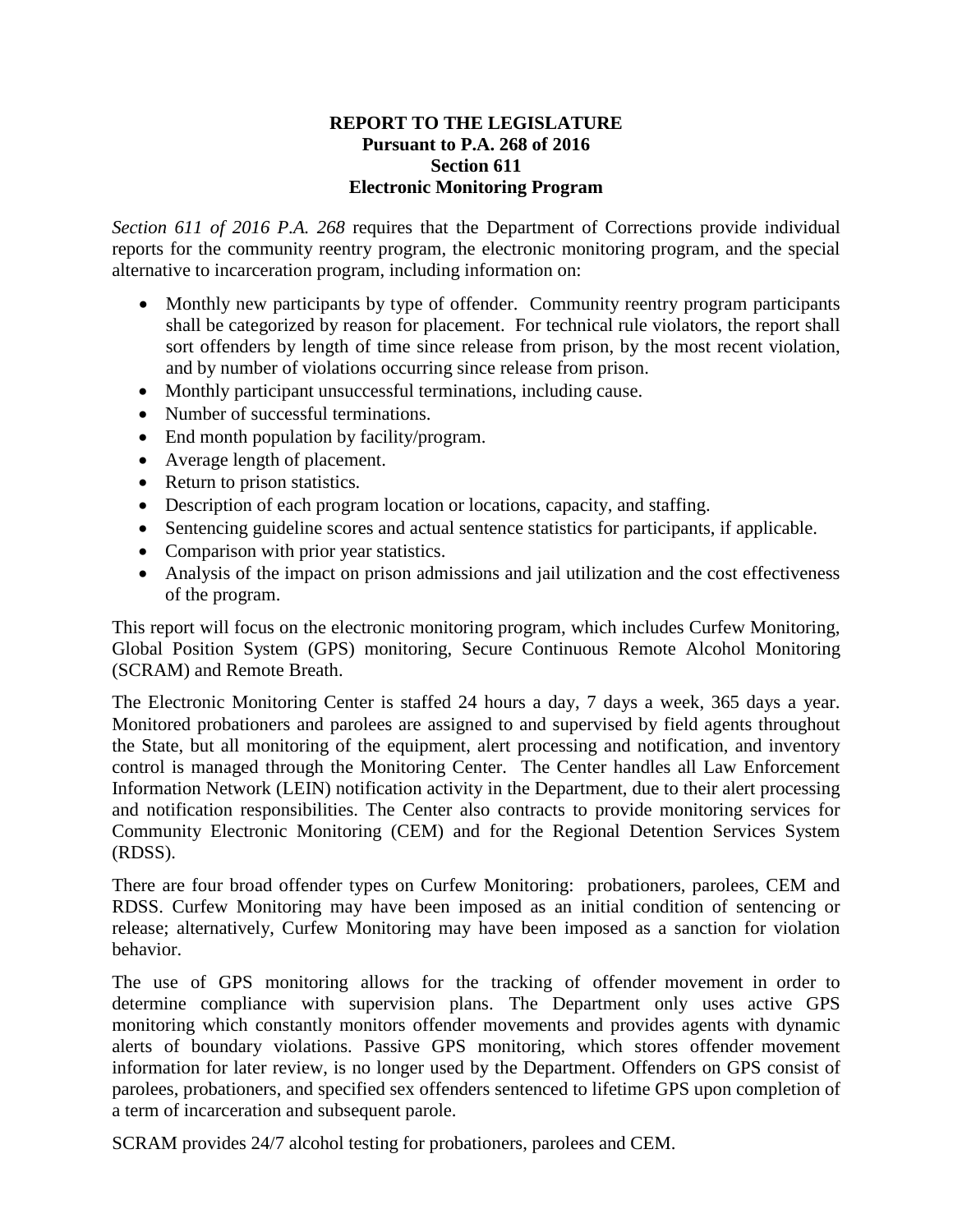Remote Breath is a handheld, portable breath alcohol device which includes automated facial recognition technology. It was not used by the Department prior to September 2015. The Remote Breath population includes parolees, probationers and CEM.

The offender counts in this report come from the monitoring vendor's database.

Tables 1 and 2 break down the new Curfew Monitoring and GPS participants by month and type of offender. Table 3 shows the monthly new participant totals by monitoring technology.

|       | Parole* |       | <b>Probation*</b> |       | <b>CEM</b> |      | <b>RDSS</b> |      | <b>Total</b> |       |
|-------|---------|-------|-------------------|-------|------------|------|-------------|------|--------------|-------|
|       | 2015    | 2016  | 2015              | 2016  | 2015       | 2016 | 2015        | 2016 | 2015         | 2016  |
| Jan   | 310     | 324   | 166               | 198   | 17         | 33   | 27          | 21   | 520          | 576   |
| Feb   | 272     | 334   | 132               | 196   | 9          | 19   | 27          | 24   | 440          | 573   |
| Mar   | 353     | 383   | 161               | 218   | 22         | 26   | 17          | 37   | 553          | 664   |
| Apr   | 367     | 369   | 138               | 220   | 21         | 36   | 21          | 33   | 547          | 658   |
| May   | 370     | 365   | 137               | 212   | 25         | 34   | 24          | 25   | 556          | 636   |
| Jun   | 364     | 399   | 192               | 238   | 26         | 38   | 29          | 38   | 611          | 713   |
| Jul   | 414     | 355   | 178               | 205   | 25         | 22   | 30          | 38   | 647          | 620   |
| Aug   | 326     | 351   | 192               | 239   | 11         | 35   | 31          | 31   | 560          | 656   |
| Sep   | 357     | 352   | 177               | 245   | 38         | 36   | 22          | 38   | 594          | 671   |
| Oct   | 380     | 355   | 179               | 205   | 29         | 38   | 31          | 36   | 619          | 634   |
| Nov   | 338     | 361   | 169               | 214   | 33         | 37   | 25          | 43   | 565          | 655   |
| Dec   | 334     | 357   | 192               | 168   | 44         | 35   | 37          | 28   | 607          | 588   |
| Total | 4,185   | 4,305 | 2.013             | 2,558 | 300        | 389  | 321         | 392  | 6,819        | 7,644 |
| Avg   | 348.8   | 358.8 | 167.8             | 213.2 | 25.0       | 32.4 | 26.8        | 32.7 | 568.3        | 637.0 |

**Table 1 – Monthly New Curfew Monitoring Participants by Offender Type**

\* Parole SAI and Probation SAI statistics w ere included in the traditional Parole and Probation statistics.

|            | Table $2$ – Monthly New GFS Farticipants by Offender Type |       |                  |                |          |      |       |       |  |  |
|------------|-----------------------------------------------------------|-------|------------------|----------------|----------|------|-------|-------|--|--|
|            | <b>Parole</b>                                             |       | <b>Probation</b> |                | Lifetime |      | Total |       |  |  |
|            | 2015                                                      | 2016  | 2015             | 2016           | 2015     | 2016 | 2015  | 2016  |  |  |
| Jan        | 290                                                       | 299   | 3                | 8              | 3        | 8    | 296   | 315   |  |  |
| Feb        | 255                                                       | 266   | 3                | $\overline{2}$ | 5        | 6    | 263   | 274   |  |  |
| Mar        | 290                                                       | 300   | 10               | 4              | 5        | 6    | 305   | 310   |  |  |
| Apr        | 314                                                       | 257   | 4                | 1              | 2        | 8    | 320   | 266   |  |  |
| May        | 285                                                       | 285   | 4                | 1              | 4        | 7    | 293   | 293   |  |  |
| Jun        | 352                                                       | 318   | 10               | 3              | 5        | 8    | 367   | 329   |  |  |
| Jul        | 329                                                       | 266   | 3                | 0              | 4        | 6    | 336   | 272   |  |  |
| Aug        | 256                                                       | 294   | $\overline{2}$   | 4              | 6        | 9    | 264   | 307   |  |  |
| Sep        | 295                                                       | 309   | $\overline{2}$   | $\overline{2}$ | 5        | 9    | 302   | 320   |  |  |
| Oct        | 315                                                       | 270   | 6                | 5              | 4        | 9    | 325   | 284   |  |  |
| Nov        | 259                                                       | 295   | 7                | 4              | 5        | 7    | 271   | 306   |  |  |
| <b>Dec</b> | 332                                                       | 256   | 2                | 3              | 6        | 8    | 340   | 267   |  |  |
| Total      | 3,572                                                     | 3,415 | 56               | 37             | 54       | 91   | 3,682 | 3,543 |  |  |
| Avg        | 297.7                                                     | 284.6 | 4.7              | 3.1            | 4.5      | 7.6  | 306.8 | 295.3 |  |  |

**Table 2 – Monthly New GPS Participants by Offender Type**

**Table 3 – Monthly New Participant Totals by Monitoring Technology**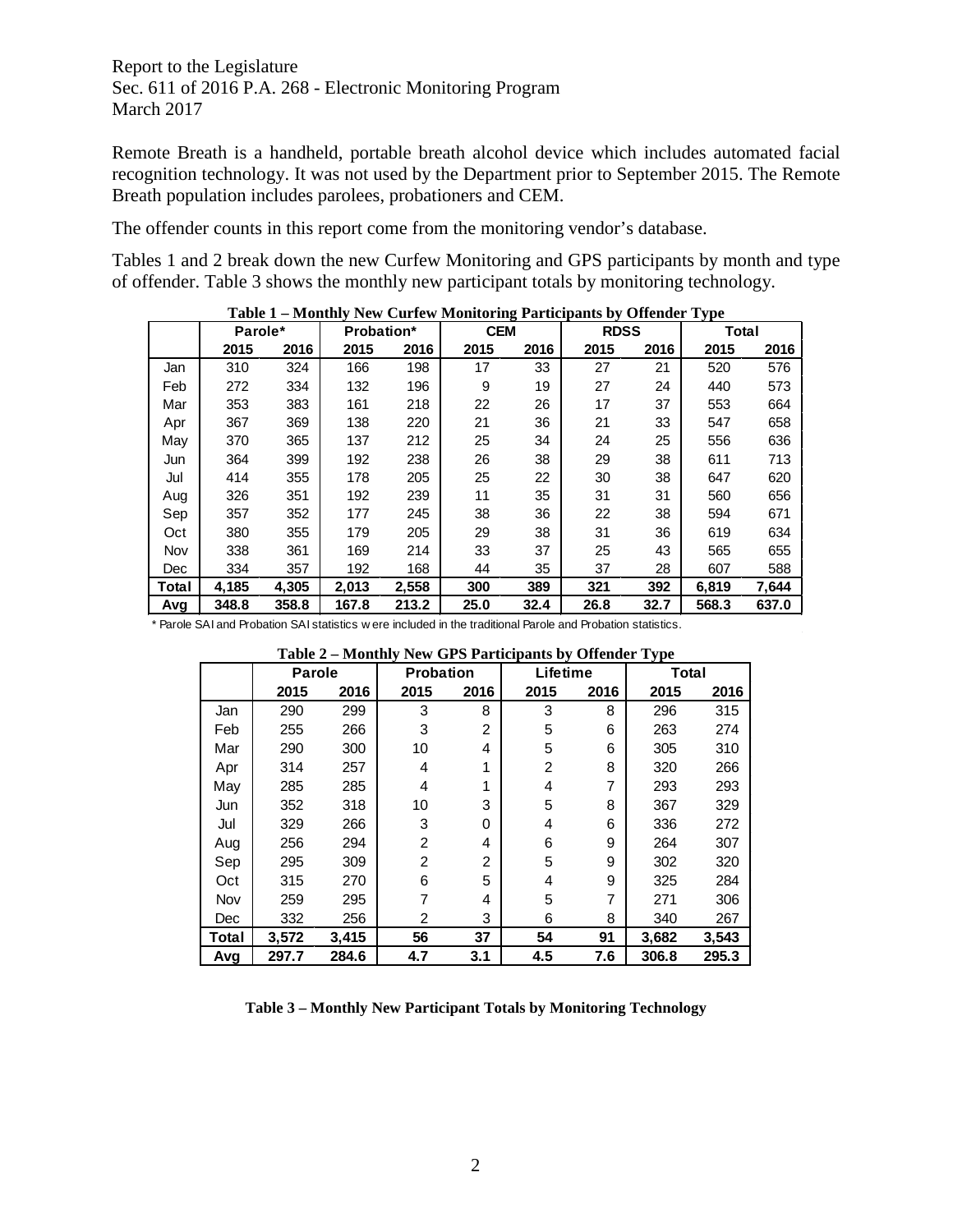|       | <b>Curfew</b>                                                    |       | <b>GPS</b> |       | <b>SCRAM</b> |       | <b>Remote Breath</b> |      |
|-------|------------------------------------------------------------------|-------|------------|-------|--------------|-------|----------------------|------|
|       | 2015                                                             | 2016  | 2015       | 2016  | 2015         | 2016  | 2015 <sup>1</sup>    | 2016 |
| Jan   | 520                                                              | 576   | 296        | 315   | 293          | 381   |                      | 4    |
| Feb   | 440                                                              | 573   | 263        | 274   | 278          | 357   |                      | 3    |
| Mar   | 553                                                              | 664   | 305        | 310   | 295          | 382   |                      | 3    |
| Apr   | 547                                                              | 658   | 320        | 266   | 319          | 377   |                      | 10   |
| May   | 556                                                              | 636   | 293        | 293   | 332          | 378   |                      | 5    |
| Jun   | 611                                                              | 713   | 367        | 329   | 328          | 432   |                      | 6    |
| Jul   | 647                                                              | 620   | 336        | 272   | 350          | 357   |                      | 4    |
| Aug   | 560                                                              | 656   | 264        | 307   | 309          | 423   |                      | 11   |
| Sep   | 594                                                              | 671   | 302        | 320   | 326          | 421   | 5                    |      |
| Oct   | 619                                                              | 634   | 325        | 284   | 318          | 385   | 11                   | 9    |
| Nov   | 565                                                              | 655   | 271        | 306   | 304          | 350   | 9                    | 14   |
| Dec   | 607                                                              | 588   | 340        | 267   | 303          | 372   | 4                    | 7    |
| Total | 6,819                                                            | 7,644 | 3,682      | 3.543 | 3,755        | 4,615 | 29                   | 83   |
| Avg   | 568.3                                                            | 637.0 | 306.8      | 295.3 | 312.9        | 384.6 | 7.3                  | 6.9  |
|       | Remote Breath w as not used by the MDOC prior to September 2015. |       |            |       |              |       |                      |      |

Tables 4 and 5 show the monthly Curfew Monitoring and GPS terminations by offender type. Table 6 shows the monthly termination totals by monitoring technology.

|            | Parole* |       | <b>Probation*</b> |       | <b>CEM</b> |      | <b>RDSS</b> |      | Total |       |
|------------|---------|-------|-------------------|-------|------------|------|-------------|------|-------|-------|
|            | 2015    | 2016  | 2015              | 2016  | 2015       | 2016 | 2015        | 2016 | 2015  | 2016  |
| Jan        | 298     | 366   | 144               | 139   | 5          | 38   | 31          | 19   | 478   | 562   |
| Feb        | 291     | 351   | 142               | 215   | 9          | 28   | 31          | 30   | 473   | 624   |
| Mar        | 328     | 251   | 143               | 191   | 13         | 22   | 22          | 26   | 506   | 490   |
| Apr        | 314     | 336   | 172               | 195   | 14         | 25   | 24          | 24   | 524   | 580   |
| May        | 276     | 377   | 142               | 208   | 16         | 24   | 15          | 27   | 449   | 636   |
| Jun        | 393     | 380   | 156               | 242   | 16         | 44   | 26          | 45   | 591   | 711   |
| Jul        | 401     | 336   | 146               | 198   | 26         | 39   | 31          | 36   | 604   | 609   |
| Aug        | 333     | 423   | 147               | 210   | 17         | 43   | 24          | 43   | 521   | 719   |
| Sep        | 347     | 396   | 177               | 232   | 18         | 30   | 29          | 28   | 571   | 686   |
| Oct        | 370     | 350   | 184               | 233   | 35         | 43   | 32          | 27   | 621   | 653   |
| <b>Nov</b> | 395     | 337   | 167               | 222   | 30         | 31   | 25          | 30   | 617   | 620   |
| Dec        | 394     | 357   | 177               | 203   | 34         | 41   | 24          | 40   | 629   | 641   |
| Total      | 4.140   | 4,260 | 1.897             | 2,488 | 233        | 408  | 314         | 375  | 6,584 | 7,531 |
| Avg        | 345.0   | 355.0 | 158.1             | 207.3 | 19.4       | 34.0 | 26.2        | 31.3 | 548.7 | 627.6 |

\* Parole SAI and Probation SAI statistics w ere included in the traditional Parole and Probation statistics.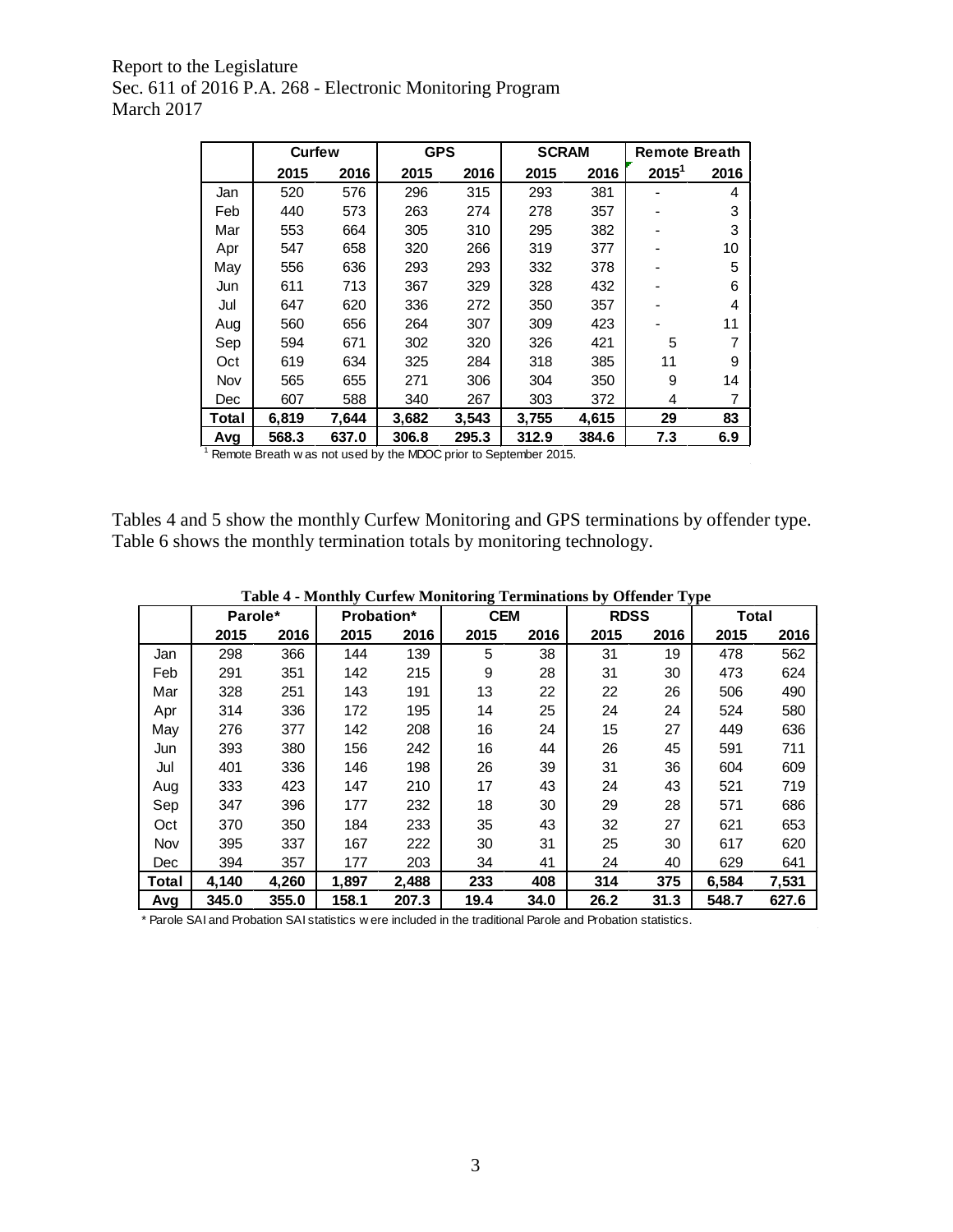|            | <b>Parole</b> |       | <b>Probation</b> |                | Lifetime       |                | $\sim$ $\sim$<br>Total |       |
|------------|---------------|-------|------------------|----------------|----------------|----------------|------------------------|-------|
|            | 2015          | 2016  | 2015             | 2016           | 2015           | 2016           | 2015                   | 2016  |
| Jan        | 283           | 260   | 7                | 1              |                | 2              | 291                    | 263   |
| Feb        | 252           | 255   |                  | 3              | $\overline{2}$ | $\overline{c}$ | 255                    | 260   |
| Mar        | 308           | 295   | 4                | 2              |                | $\overline{2}$ | 313                    | 299   |
| Apr        | 319           | 266   | 4                | 4              | 2              | 1              | 325                    | 271   |
| May        | 278           | 294   | 3                | 4              |                | 1              | 282                    | 299   |
| Jun        | 299           | 304   | 5                | 1              |                | 0              | 305                    | 305   |
| Jul        | 317           | 243   | 8                | $\overline{2}$ | 0              | $\overline{2}$ | 325                    | 247   |
| Aug        | 285           | 314   | 2                | 2              | O              | 1              | 287                    | 317   |
| Sep        | 275           | 289   | 4                | 1              |                | $\overline{2}$ | 280                    | 292   |
| Oct        | 309           | 263   | 6                | 3              | 0              | 2              | 315                    | 268   |
| Nov        | 282           | 255   |                  | 5              | 0              | 1              | 283                    | 261   |
| <b>Dec</b> | 292           | 275   | 4                | 2              | 0              | 1              | 296                    | 278   |
| Total      | 3,499         | 3,313 | 49               | 30             | 9              | 17             | 3,557                  | 3,360 |
| Avg        | 291.6         | 276.1 | 4.1              | 2.5            | 0.8            | 1.4            | 296.4                  | 280.0 |

**Table 5 - Monthly GPS Terminations by Offender Type**

|       |                                                                  | Table 6 - Monthly Termination Totals by Monitoring Technology |            |       |              |       |                      |      |  |  |  |  |
|-------|------------------------------------------------------------------|---------------------------------------------------------------|------------|-------|--------------|-------|----------------------|------|--|--|--|--|
|       | <b>Curfew</b>                                                    |                                                               | <b>GPS</b> |       | <b>SCRAM</b> |       | <b>Remote Breath</b> |      |  |  |  |  |
|       | 2015                                                             | 2016                                                          | 2015       | 2016  | 2015         | 2016  | $2015^1$             | 2016 |  |  |  |  |
| Jan   | 478                                                              | 562                                                           | 291        | 263   | 342          | 398   |                      | 4    |  |  |  |  |
| Feb   | 473                                                              | 624                                                           | 255        | 260   | 280          | 378   |                      | 8    |  |  |  |  |
| Mar   | 506                                                              | 490                                                           | 313        | 299   | 312          | 342   |                      | 4    |  |  |  |  |
| Apr   | 524                                                              | 580                                                           | 325        | 271   | 338          | 354   |                      | 3    |  |  |  |  |
| May   | 449                                                              | 636                                                           | 282        | 299   | 283          | 381   |                      | 5    |  |  |  |  |
| Jun   | 591                                                              | 711                                                           | 305        | 305   | 334          | 389   |                      | 6    |  |  |  |  |
| Jul   | 604                                                              | 609                                                           | 325        | 247   | 319          | 358   |                      | 7    |  |  |  |  |
| Aug   | 521                                                              | 719                                                           | 287        | 317   | 350          | 378   |                      | 4    |  |  |  |  |
| Sep   | 571                                                              | 686                                                           | 280        | 292   | 323          | 403   | 0                    | 4    |  |  |  |  |
| Oct   | 621                                                              | 653                                                           | 315        | 268   | 310          | 397   | 3                    | 6    |  |  |  |  |
| Nov   | 617                                                              | 620                                                           | 283        | 261   | 341          | 386   | 6                    | 13   |  |  |  |  |
| Dec   | 629                                                              | 641                                                           | 296        | 278   | 373          | 395   | 4                    | 9    |  |  |  |  |
| Total | 6,584                                                            | 7,531                                                         | 3,557      | 3,360 | 3,905        | 4,559 | 13                   | 73   |  |  |  |  |
| Avg   | 548.7                                                            | 627.6                                                         | 296.4      | 280.0 | 325.4        | 379.9 | 3.3                  | 6.1  |  |  |  |  |
|       | Remote Breath w as not used by the MDOC prior to September 2015. |                                                               |            |       |              |       |                      |      |  |  |  |  |

Below are typical reasons for unsuccessful terminations:

- Administrative terminations occur when the offender is unable to continue for reasons beyond their control, such as, loss of home placement, hospitalized, or commitment to a treatment program.
- Substance abuse violations
- Curfew violations
- Tampering with tether device
- Abscond violation
- New felony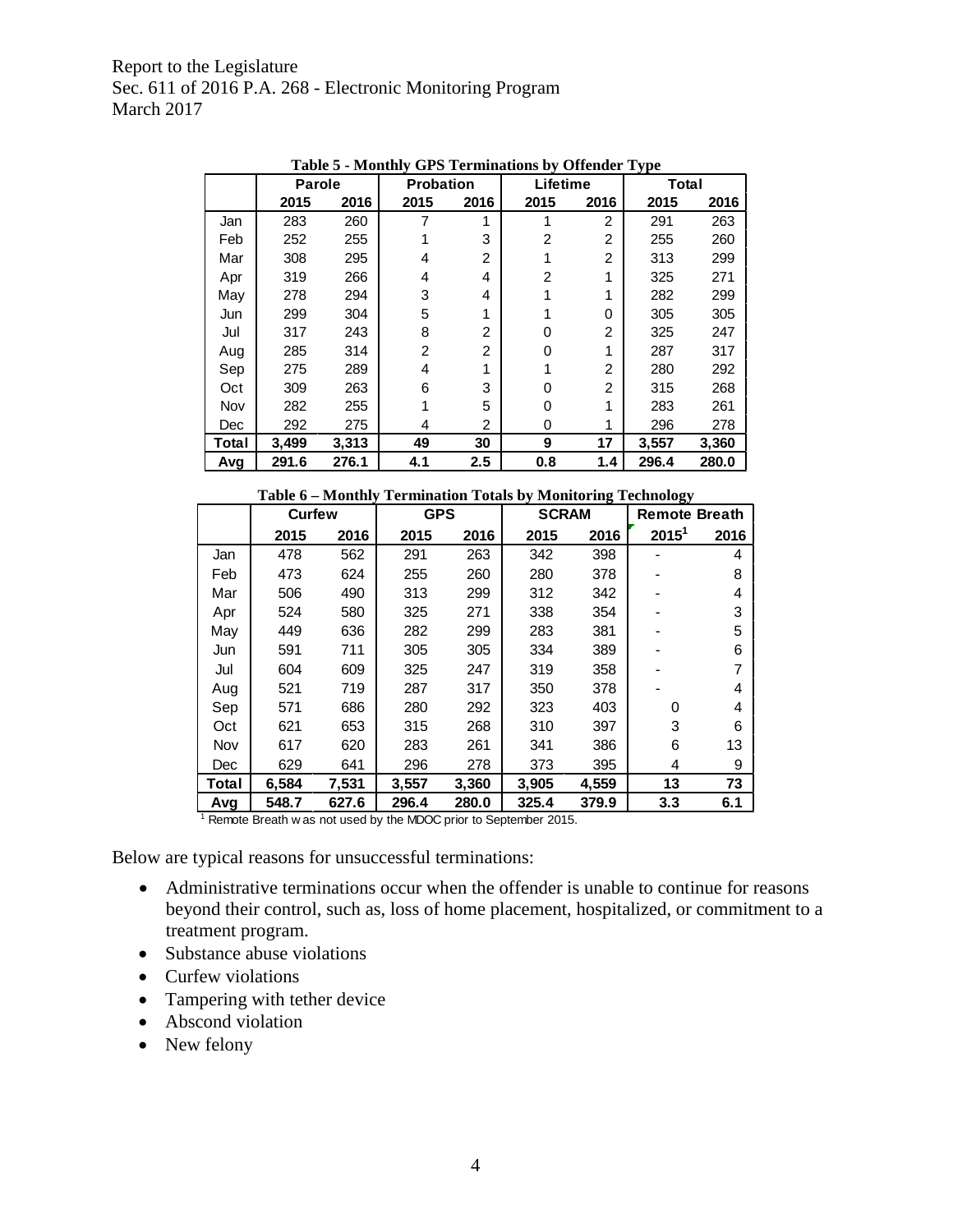The monthly new monitoring participants and monthly Curfew Monitoring terminations resulted in the end of month Curfew Monitoring and GPS populations shown in Tables 7 and 8. Table 9 shows the end of month totals by Monitoring Technology.

|     | Parole* |         | <b>Probation*</b> |       |      | <b>CEM</b> |      | <b>RDSS</b> | Total   |         |
|-----|---------|---------|-------------------|-------|------|------------|------|-------------|---------|---------|
|     | 2015    | 2016    | 2015              | 2016  | 2015 | 2016       | 2015 | 2016        | 2015    | 2016    |
| Jan | 1,178   | 1,245   | 515               | 689   | 21   | 59         | 62   | 75          | 1,776   | 2,068   |
| Feb | 1,193   | 1,250   | 507               | 666   | 22   | 54         | 57   | 71          | 1,779   | 2,041   |
| Mar | 1,226   | 1,269   | 524               | 702   | 24   | 56         | 53   | 75          | 1,827   | 2,102   |
| Apr | 1,257   | 1,300   | 490               | 720   | 30   | 71         | 48   | 85          | 1,825   | 2,176   |
| May | 1,357   | 1,282   | 498               | 719   | 36   | 80         | 58   | 84          | 1,949   | 2,165   |
| Jun | 1,339   | 1,303   | 528               | 718   | 43   | 73         | 59   | 80          | 1,969   | 2,174   |
| Jul | 1.364   | 1.333   | 567               | 725   | 44   | 60         | 57   | 76          | 2,032   | 2,194   |
| Aug | 1,357   | 1,247   | 613               | 744   | 40   | 57         | 65   | 69          | 2,075   | 2,117   |
| Sep | 1.359   | 1,203   | 613               | 771   | 50   | 65         | 66   | 77          | 2,088   | 2,116   |
| Oct | 1,381   | 1,213   | 610               | 744   | 52   | 61         | 63   | 87          | 2,106   | 2,105   |
| Nov | 1.331   | 1.245   | 614               | 742   | 54   | 66         | 60   | 93          | 2.059   | 2,146   |
| Dec | 1.313   | 1.279   | 639               | 715   | 63   | 65         | 76   | 91          | 2,091   | 2,150   |
| Avg | 1.304.6 | 1.264.1 | 559.8             | 721.3 | 39.9 | 63.9       | 60.3 | 80.3        | 1.964.7 | 2,129.5 |

**Table 7 - End of Month Curfew Monitoring Populations by Offender Type**

\* Parole SAI and Probation SAI statistics w ere included in the traditional Parole and Probation statistics.

|  |  |  |  | Table 8 - End of Month GPS Populations by Offender Type |
|--|--|--|--|---------------------------------------------------------|
|--|--|--|--|---------------------------------------------------------|

|     | <b>Parole</b> |         | <b>Probation</b> |      | Lifetime |       | Total   |         |
|-----|---------------|---------|------------------|------|----------|-------|---------|---------|
|     | 2015          | 2016    | 2015             | 2016 | 2015     | 2016  | 2015    | 2016    |
| Jan | 2.159         | 2,174   | 16               | 17   | 76       | 125   | 2,251   | 2,316   |
| Feb | 2,126         | 2,166   | 19               | 18   | 79       | 127   | 2,224   | 2,311   |
| Mar | 2,098         | 2,137   | 27               | 16   | 85       | 132   | 2,210   | 2,285   |
| Apr | 2,101         | 2,126   | 28               | 16   | 83       | 137   | 2,212   | 2,279   |
| May | 2,094         | 2,129   | 29               | 12   | 87       | 145   | 2,210   | 2,286   |
| Jun | 2.146         | 2,134   | 32               | 14   | 89       | 152   | 2,267   | 2,300   |
| Jul | 2.139         | 2,159   | 23               | 12   | 93       | 157   | 2,255   | 2,328   |
| Aug | 2.100         | 2,138   | 19               | 12   | 100      | 164   | 2,219   | 2,314   |
| Sep | 2,128         | 2,158   | 27               | 12   | 103      | 167   | 2,258   | 2,337   |
| Oct | 2.122         | 2.202   | 14               | 13   | 108      | 175   | 2,244   | 2,390   |
| Nov | 2.094         | 2.228   | 20               | 11   | 111      | 181   | 2,225   | 2,420   |
| Dec | 2,156         | 2,226   | 11               | 11   | 119      | 190   | 2,286   | 2,427   |
| Avg | 2.121.9       | 2,164.8 | 22.1             | 13.7 | 94.4     | 154.3 | 2.238.4 | 2,332.8 |

## **Table 9 - End of Month Totals by Monitoring Technology**

|     |         | <b>Curfew</b> |         | <b>GPS</b> | <b>SCRAM</b> |         | <b>Remote Breath</b> |      |
|-----|---------|---------------|---------|------------|--------------|---------|----------------------|------|
|     | 2015    | 2016          | 2015    | 2016       | 2015         | 2016    | $2015^1$             | 2016 |
| Jan | 1.776   | 2,068         | 2,251   | 2,316      | 1,370        | 1,406   |                      | 15   |
| Feb | 1,779   | 2,041         | 2,224   | 2,311      | 1,352        | 1,369   |                      | 11   |
| Mar | 1,827   | 2,102         | 2,210   | 2,285      | 1,359        | 1,422   |                      | 10   |
| Apr | 1.825   | 2,176         | 2,212   | 2,279      | 1,338        | 1.440   |                      | 18   |
| May | 1,949   | 2,165         | 2,210   | 2,286      | 1,380        | 1,442   |                      | 18   |
| Jun | 1.969   | 2.174         | 2,267   | 2,300      | 1.394        | 1,486   |                      | 19   |
| Jul | 2,032   | 2,194         | 2,255   | 2,328      | 1,427        | 1,473   |                      | 15   |
| Aug | 2.075   | 2,117         | 2,219   | 2,314      | 1.417        | 1,532   |                      | 20   |
| Sep | 2,088   | 2,116         | 2,258   | 2,337      | 1,416        | 1,540   | 5                    | 25   |
| Oct | 2,106   | 2,105         | 2,244   | 2,390      | 1,448        | 1,536   | 13                   | 29   |
| Nov | 2,059   | 2,146         | 2,225   | 2.420      | 1,437        | 1,498   | 16                   | 31   |
| Dec | 2,091   | 2,150         | 2,286   | 2,427      | 1,418        | 1,472   | 16                   | 32   |
| Avg | 1.964.7 | 2.129.5       | 2,238.4 | 2.332.8    | 1.396.3      | 1.468.0 | 12.5                 | 20.3 |

<sup>1</sup> Remote Breath w as not used by the MDOC prior to September 2015.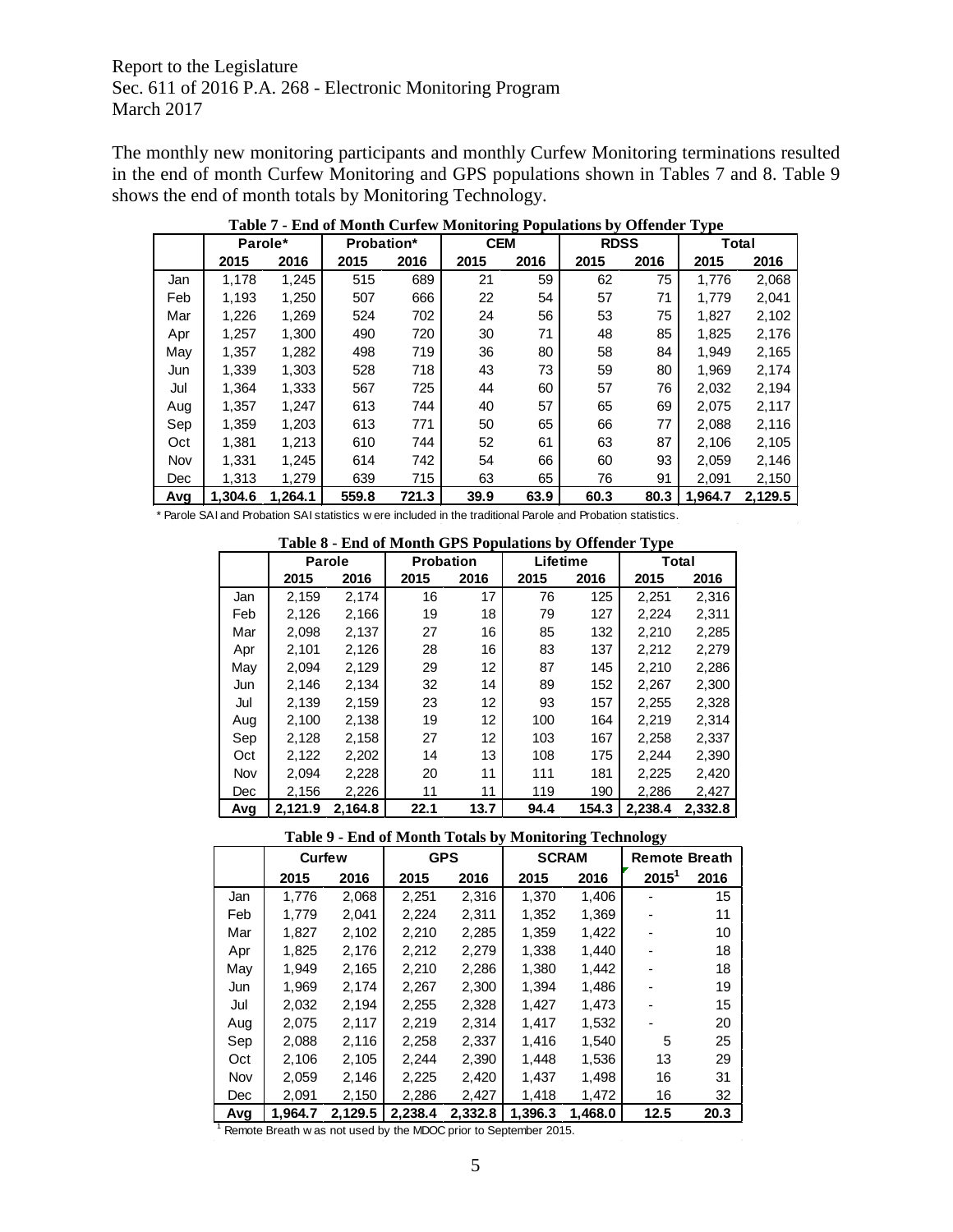Return to prison statistics measure an offender's outcome at the conclusion of a standard followup period, however, this is not a relevant measure for most electronic monitoring participants as return to prison is only relevant for parolees. Table 10 replicates a portion of the **Three-Year Follow-Up Outcomes of Offenders Who Paroled in 1998 to 2012 by Year** table reported in the Department's 2015 Statistical Report (the most recent available). The table shows that offenders paroled in 2012 had a Return to Prison Rate of 31.0% (Technical Violators 15.9% and New Sentence Violators 15.0%) after a full three-year follow up period. New electronic monitoring participants (parolees and parolees from SAI) for 2012 are the most recent participants that can have a three year follow-up period, however, they would have paroled from a mixture of years from 2012 and earlier. Thus, these new participants for 2012 will have a failure rate that averages the recidivism rates for paroles in 2012 and earlier.

**Table 10 - (portion of) Three-Year Follow-Up Outcomes of Offenders Who Paroled in 1998 to 2012 by Year**

|                | $1.41$ orcal in 1990 to 2012 by Team                       |                |                |                                                                                                           |                  |                 |                  |  |  |  |  |  |
|----------------|------------------------------------------------------------|----------------|----------------|-----------------------------------------------------------------------------------------------------------|------------------|-----------------|------------------|--|--|--|--|--|
| Year           | Total                                                      | <b>Success</b> | <b>Failure</b> |                                                                                                           | <b>Technical</b> | <b>New</b>      | <b>Return to</b> |  |  |  |  |  |
| <b>Paroled</b> | Cases                                                      | Total          | Total          | <b>Absconds</b>                                                                                           | <b>Violators</b> | <b>Sentence</b> | Prison           |  |  |  |  |  |
| 2008           | 11.044                                                     | 66.2%          | 33.8%          | 2.2%                                                                                                      | 13.6%            | 17.9%           | 31.5%            |  |  |  |  |  |
| 2009           | 12,829                                                     | 67.8%          | 32.2%          | 1.6%                                                                                                      | 15.0%            | 15.6%           | 30.6%            |  |  |  |  |  |
| 2010           | 11.552                                                     | 69.6%          | 30.4%          | 1.4%                                                                                                      | 15.5%            | 13.5%           | 29.0%            |  |  |  |  |  |
| 2011           | 10.642                                                     | 68.2%          | 31.8%          | 1.5%                                                                                                      | 15.2%            | 15.1%           | 30.3%            |  |  |  |  |  |
| 2012           | 31.0%<br>32.8%<br>67.2%<br>8,960<br>1.8%<br>15.9%<br>15.0% |                |                |                                                                                                           |                  |                 |                  |  |  |  |  |  |
|                |                                                            |                |                | See 2015 Statistical Report, Table D3 at http://www.michigan.gov/corrections/0,4551,7-119-1441---,00.html |                  |                 |                  |  |  |  |  |  |

Electronic monitoring of offenders impacts jail utilization by preserving jail beds for offenders that pose a more serious risk to the public. Electronic monitoring provides the Courts with an option that falls between probation and jail and additionally provides a sanction for noncompliant probationers. Electronic monitoring impacts prison admissions by diverting eligible parole violators who would otherwise be returned to prison as technical violators.